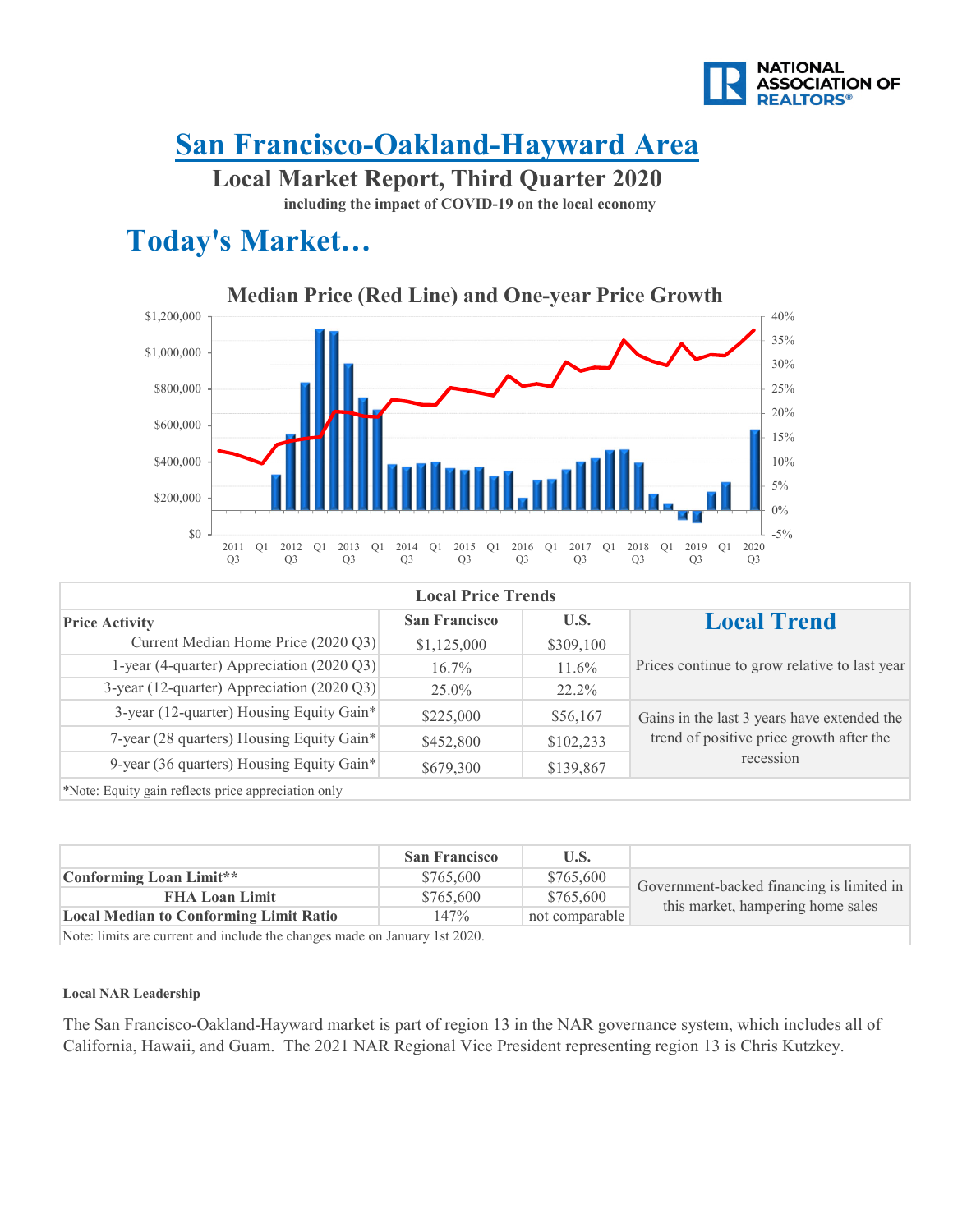

# **Benefits of Ownership: Total Equity Appreciation**



#### **Total Equity Accrued to Owner by Year and Quarter of Purchase**

| Total Equity Gained** through 2020 Q3 from quarter in which home was of purchased |                     |           |                                                                                                                          |  |
|-----------------------------------------------------------------------------------|---------------------|-----------|--------------------------------------------------------------------------------------------------------------------------|--|
| <b>Price Activity</b>                                                             | <b>SanFrancisco</b> | U.S.      | <b>Local Trend</b>                                                                                                       |  |
| $1$ -year (4-quarter)                                                             | \$177,351           | \$16,096  |                                                                                                                          |  |
| $3$ -year $(12$ -quarter)*                                                        | \$270,892           | \$47,598  | Price appreciation and principle payments<br>in the last 3 years have boosted total equity<br>growth since the recession |  |
| 5-year $(20$ -quarter)*                                                           | \$399,152           | \$80,260  |                                                                                                                          |  |
| 7-year $(28$ quarters)*                                                           | \$532,988           | \$109,512 |                                                                                                                          |  |
| 9-year $(36$ quarters)*                                                           | \$752,073           | \$147,140 |                                                                                                                          |  |

\*Note: Equity gain reflects price and principle payments since purchase, prevailing 30-year fixed rate mortgage at time of purchase and a 10% downpayment. Downpayment is not included in total equity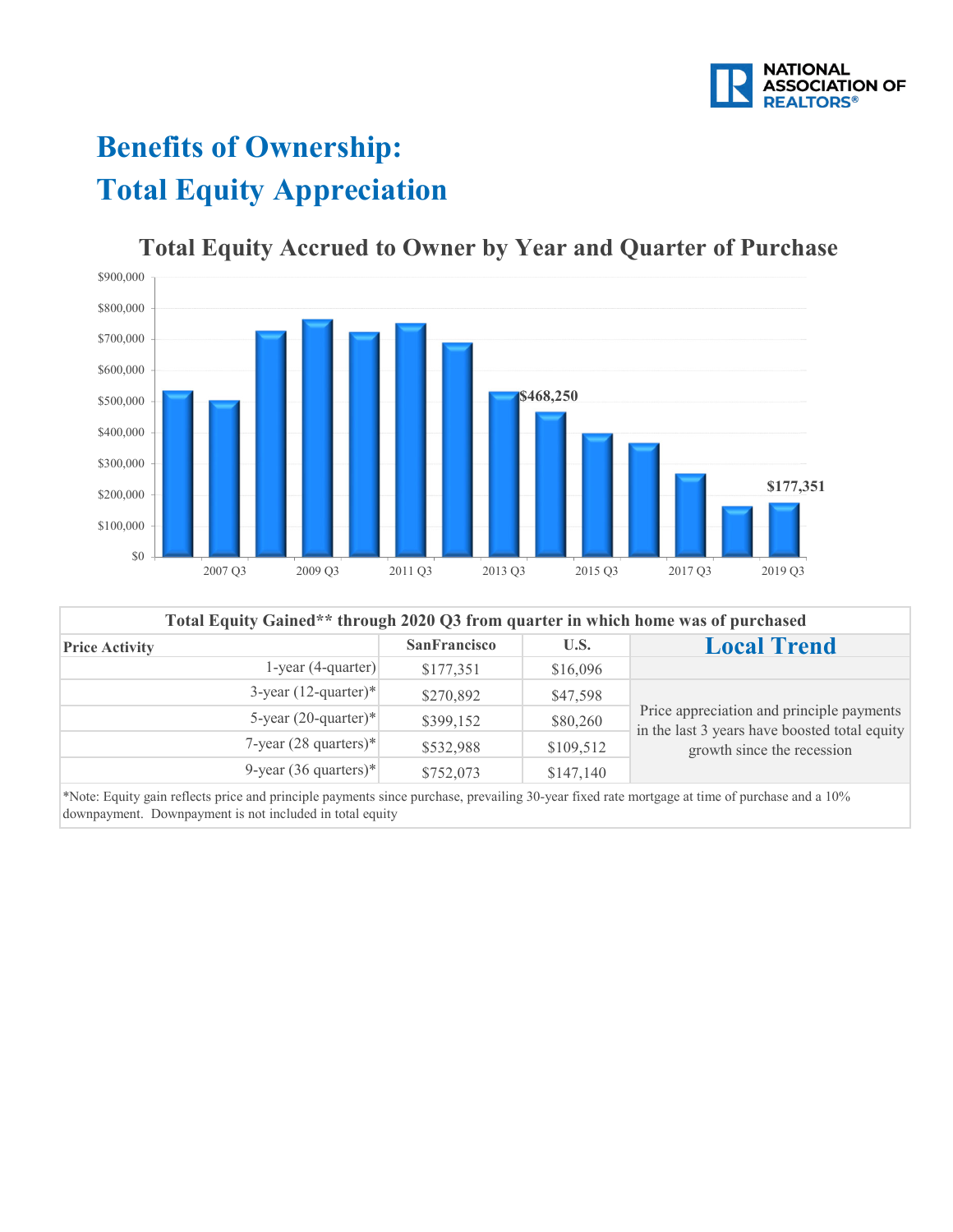# **Drivers of Local Supply and Demand…**



| <b>Local Economic Outlook</b>     | <b>San Francisco</b> | U.S.               |                                                                                          |
|-----------------------------------|----------------------|--------------------|------------------------------------------------------------------------------------------|
| 12-month Job Change (Sep)         | $-260,200$           | Not<br>Comparable  | Job losses are a problem and will weigh on<br>demand, but layoffs are declining, a trend |
| 12-month Job Change (Aug)         | $-280,700$           | Not.<br>Comparable | that could help buyer confidence                                                         |
| 36-month Job Change (Sep)         | $-159,900$           | Not<br>Comparable  | San Francisco's unemployment situation is<br>worse than the national average and weighs  |
| Current Unemployment Rate (Sep)   | $8.6\%$              | $7.9\%$            | on confidence                                                                            |
| Year-ago Unemployment Rate        | $2.3\%$              | $3.5\%$            | Local employment growth is poor and                                                      |
| 1-year (12 month) Job Growth Rate | $-10.5\%$            | $-3.9\%$           | needs to improve                                                                         |

### **Share of Total Employment by Industry**



| 12-month Employment Change by Industry in the San Francisco-Oakland-Hayward Area (Sep - 2020) |                  |                             |            |  |
|-----------------------------------------------------------------------------------------------|------------------|-----------------------------|------------|--|
| Goods Producing                                                                               | NA               | Information                 | $-10,400$  |  |
| Natural Resources/Mining/Construction                                                         | $-15,500$        | <b>Financial Activities</b> | $-1,200$   |  |
| Natural Resources and Mining                                                                  | $\left( \right)$ | Prof. & Business Services   | $-24,700$  |  |
| Construction                                                                                  | $-15,500$        | Educ. & Health Services     | $-25,700$  |  |
| Manufacturing                                                                                 | $-16,900$        | Leisure & Hospitality       | $-102,200$ |  |
| Service Providing Excluding Government                                                        | NA.              | Other Services              | $-19,500$  |  |
| Trade/Transportation/Utilities                                                                | $-35,800$        | Government                  | $-28,800$  |  |

| <b>State Economic Activity Index</b> | <b>California</b> | U.S.     |                                                                                     |
|--------------------------------------|-------------------|----------|-------------------------------------------------------------------------------------|
| 12-month change $(2020 - Sep)$       | $-10.7\%$         | $-4.9\%$ | The economy of California is still in<br>recession, but improved modestly from last |
| 36-month change (2020 - Sep)         | $-3.8\%$          | $0.6\%$  | month's $-10.81\%$ change                                                           |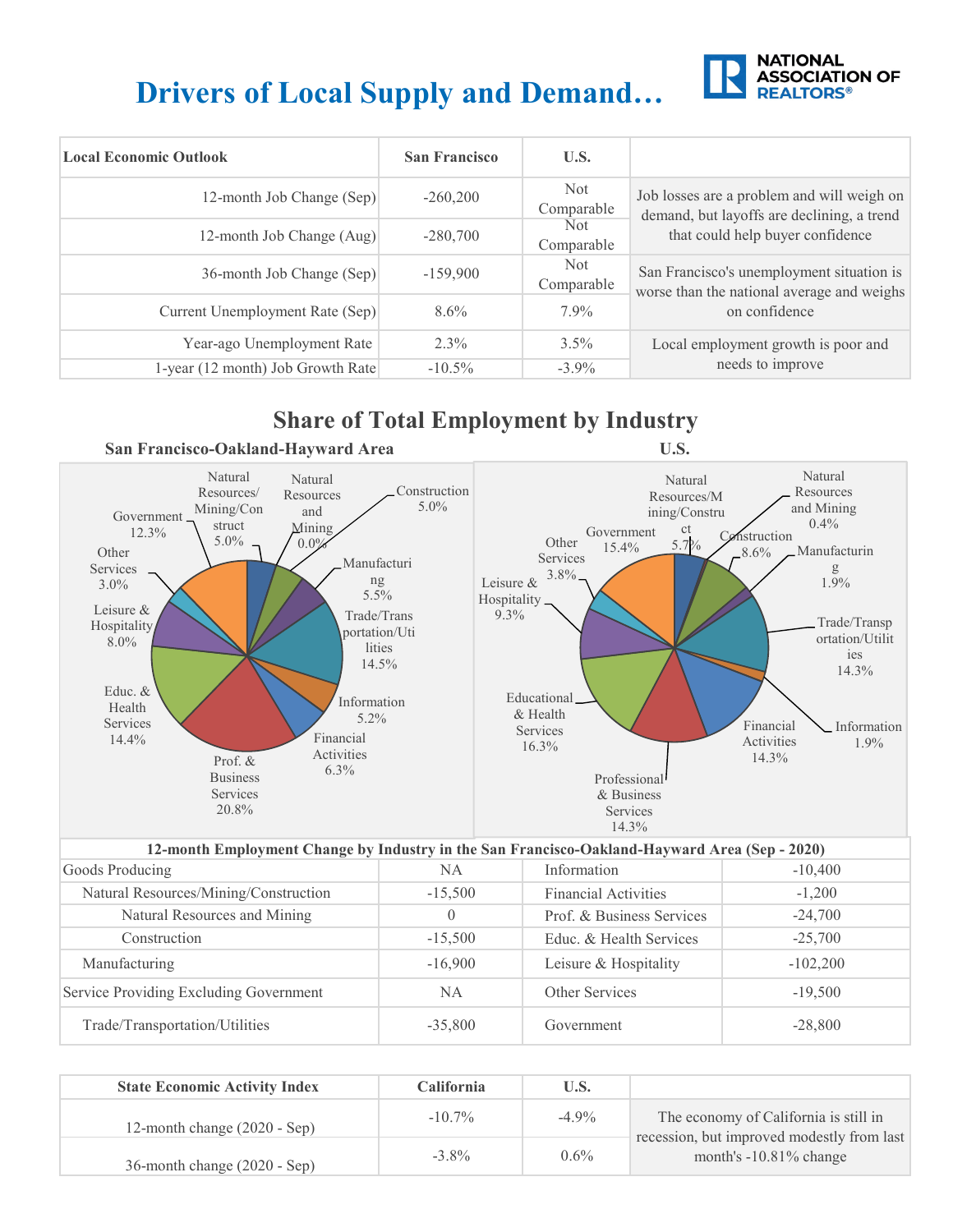![](_page_3_Picture_0.jpeg)

| <b>New Housing Construction</b>                                         |         |                |                                                                                                                         |  |  |  |
|-------------------------------------------------------------------------|---------|----------------|-------------------------------------------------------------------------------------------------------------------------|--|--|--|
| <b>San Francisco</b><br>U.S.<br><b>Local Fundamentals</b>               |         |                |                                                                                                                         |  |  |  |
| 12-month Sum of 1-unit Building Permits through<br>Sep 2020             | 3,684   | not comparable | The current level of construction is 7.4%<br>below the long-term average                                                |  |  |  |
| 8-year average for 12-month Sum of 1-Unit<br><b>Building Permits</b>    | 3,980   | not comparable | Reduced construction will limit new supply<br>to the market, allowing demand to catch up<br>with inventory more quickly |  |  |  |
| Single-Family Housing Permits (Sep 2020)<br>12-month sum vs. a year ago | $4.2\%$ | $10.2\%$       | Construction is on the rise relative to last<br>year, suggesting that the local inventory has<br>stabilized             |  |  |  |

![](_page_3_Figure_2.jpeg)

![](_page_3_Figure_3.jpeg)

Source: Mortgage Bankers' Association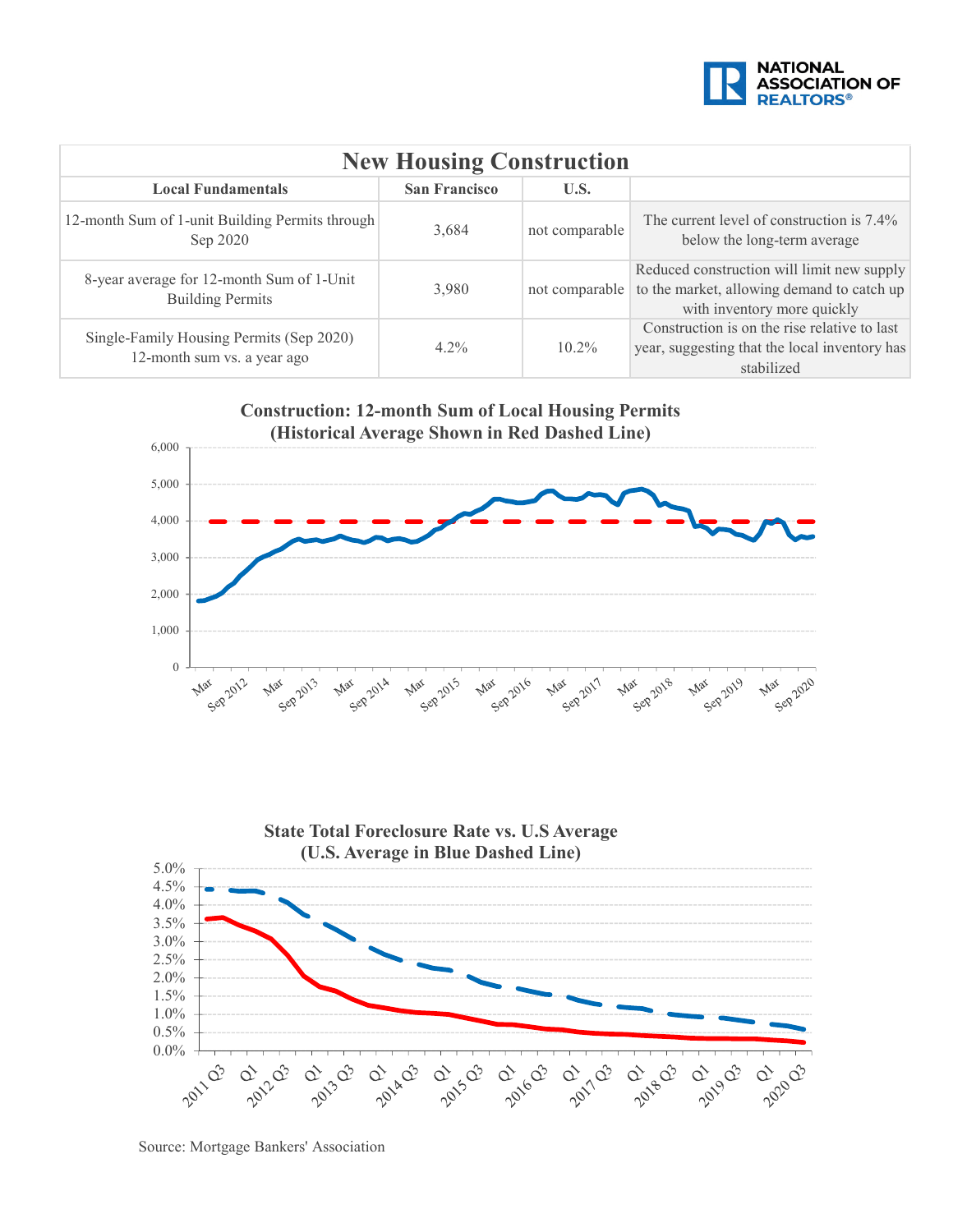![](_page_4_Picture_0.jpeg)

### **Affordability**

![](_page_4_Figure_2.jpeg)

**Long-Term Trend: Ratio of Local Mortgage Servicing Cost to Income (Local Historical Average Shown in Red, U.S. Average in Green)**

| <b>Monthly Mortgage Payment to Income</b> | <b>San Francisco</b> | U.S.     |                                          |
|-------------------------------------------|----------------------|----------|------------------------------------------|
| Ratio for 2019                            | 20.4%                | $16.0\%$ | Historically strong, but weaker than the |
| Ratio for 2020 Q3                         | $20.3\%$             | $15.4\%$ | second quarter of 2020                   |
| Historical Average                        | 24.2%                | $18.4\%$ | Weaker affordability than most markets   |

![](_page_4_Figure_5.jpeg)

![](_page_4_Figure_6.jpeg)

| <b>Median Home Price to Income</b> | <b>San Francisco</b> | U.S. |                                               |
|------------------------------------|----------------------|------|-----------------------------------------------|
| Ratio for 2019                     | 3.6                  | 2.8  | The price-to-income ratio is high by historic |
| Ratio for 2020 Q3                  | 4.0                  |      | standards and getting worse                   |
| Historical Average                 | 37                   |      | Less affordable than most markets             |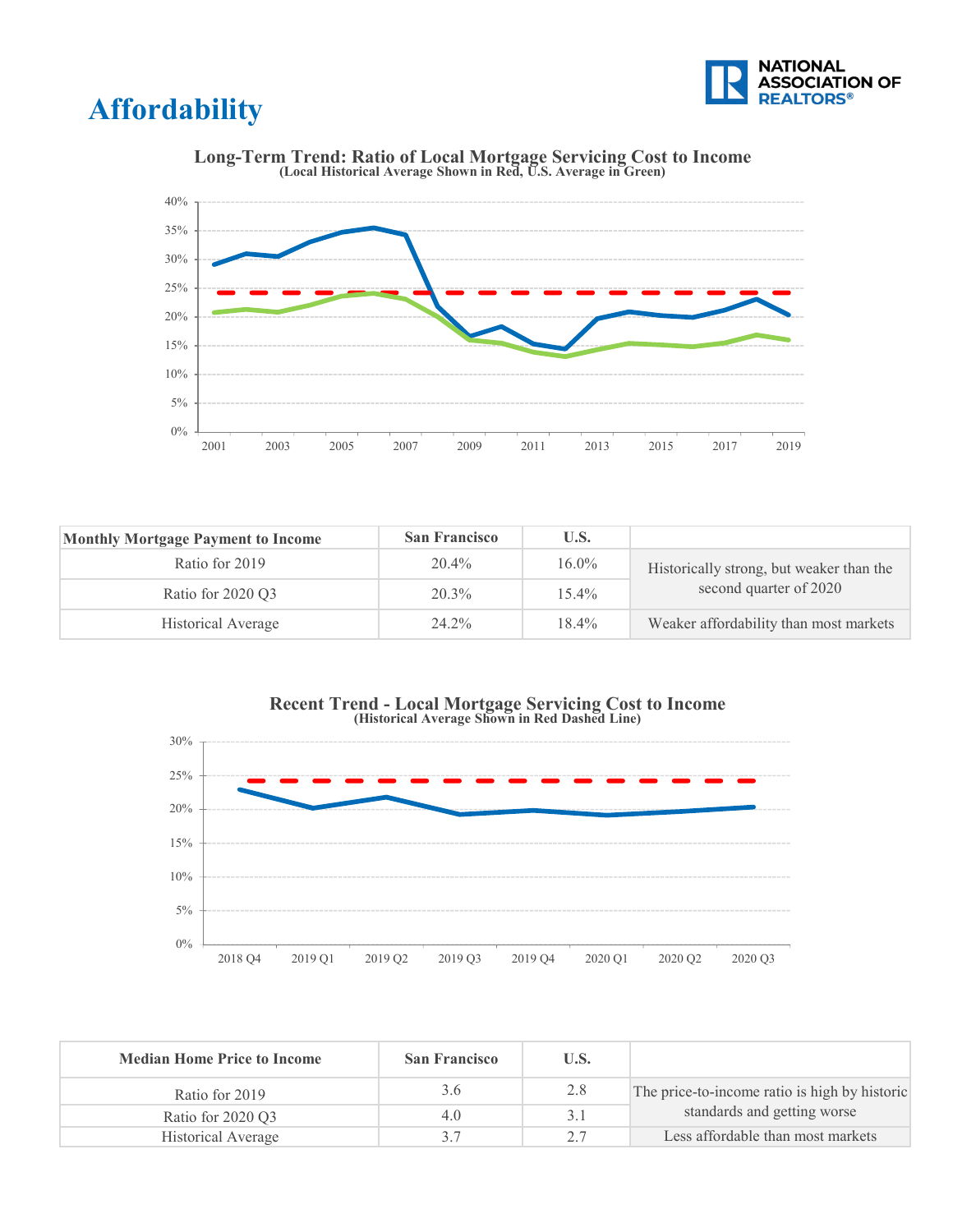![](_page_5_Picture_0.jpeg)

![](_page_5_Figure_1.jpeg)

### **The Mortgage Market**

![](_page_5_Figure_3.jpeg)

In the third quarter of the year, the 30-year fixed rate hit an all-time low, as investors were skeptical about the recovery of the economy from the shutdowns. According to the mortgage finance provider Freddie Mac, the 30-year fixed rate mortgage dropped to 2.95 percent in Q3 2020 from 3.67 percent a year earlier. In the meantime, in August, the Fed announced the adoption of a more flexible policy that will seek to achieve inflation that averages 2 percent over time. This means that a period where inflation is above 2 percent can compensate for a period when inflation is below 2 percent. This significant change can keep interest rates low for longer periods, which could translate into both long periods of cheap mortgages and stronger job market. Thus, more and more homebuyers and homeowners are expected to take advantage of these ultra-low rates. Looking ahead, NAR is forecasting the 30-year fixed rate mortgage to average 3.1 percent for both 2020 and 2021.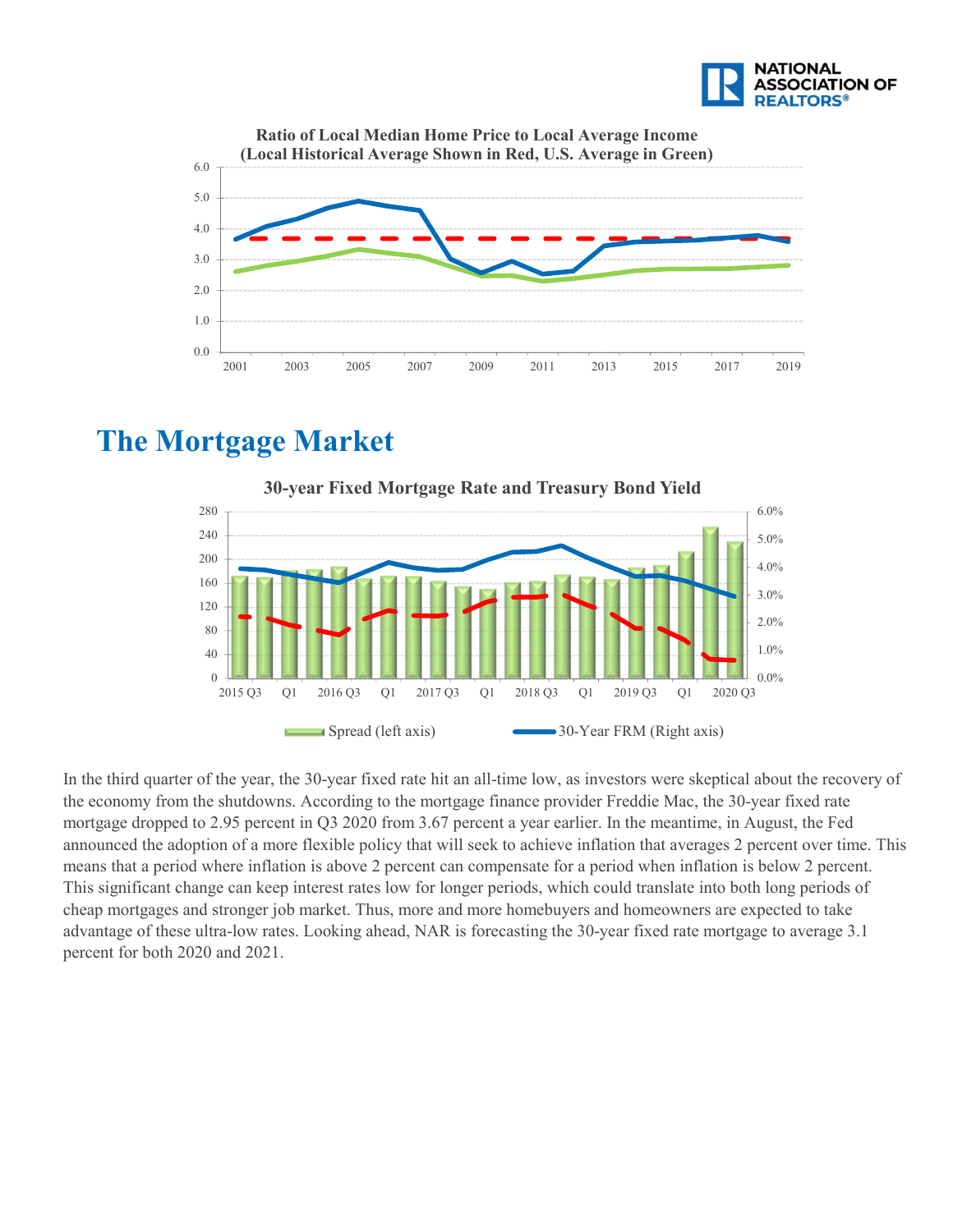![](_page_6_Picture_0.jpeg)

### **REALTOR® Price Expectations**

![](_page_6_Figure_2.jpeg)

#### **REALTOR® Price Expectations for the Next 12 Months**

Source: NAR

| <b>REALTOR® Price Expectations</b> | <b>California</b> | U.S.    |                                                                                                                                               |
|------------------------------------|-------------------|---------|-----------------------------------------------------------------------------------------------------------------------------------------------|
| $2020 - Sep$                       | $0.0\%$           | $1.7\%$ | REALTORS <sup>®</sup> expect weaker price growth<br>in California than in the U.S. in the next 12<br>months. Their price expectations for the |
| Prior 12 months                    | $0.8\%$           | $1.5\%$ | local market are more modest than a year<br>ago.                                                                                              |